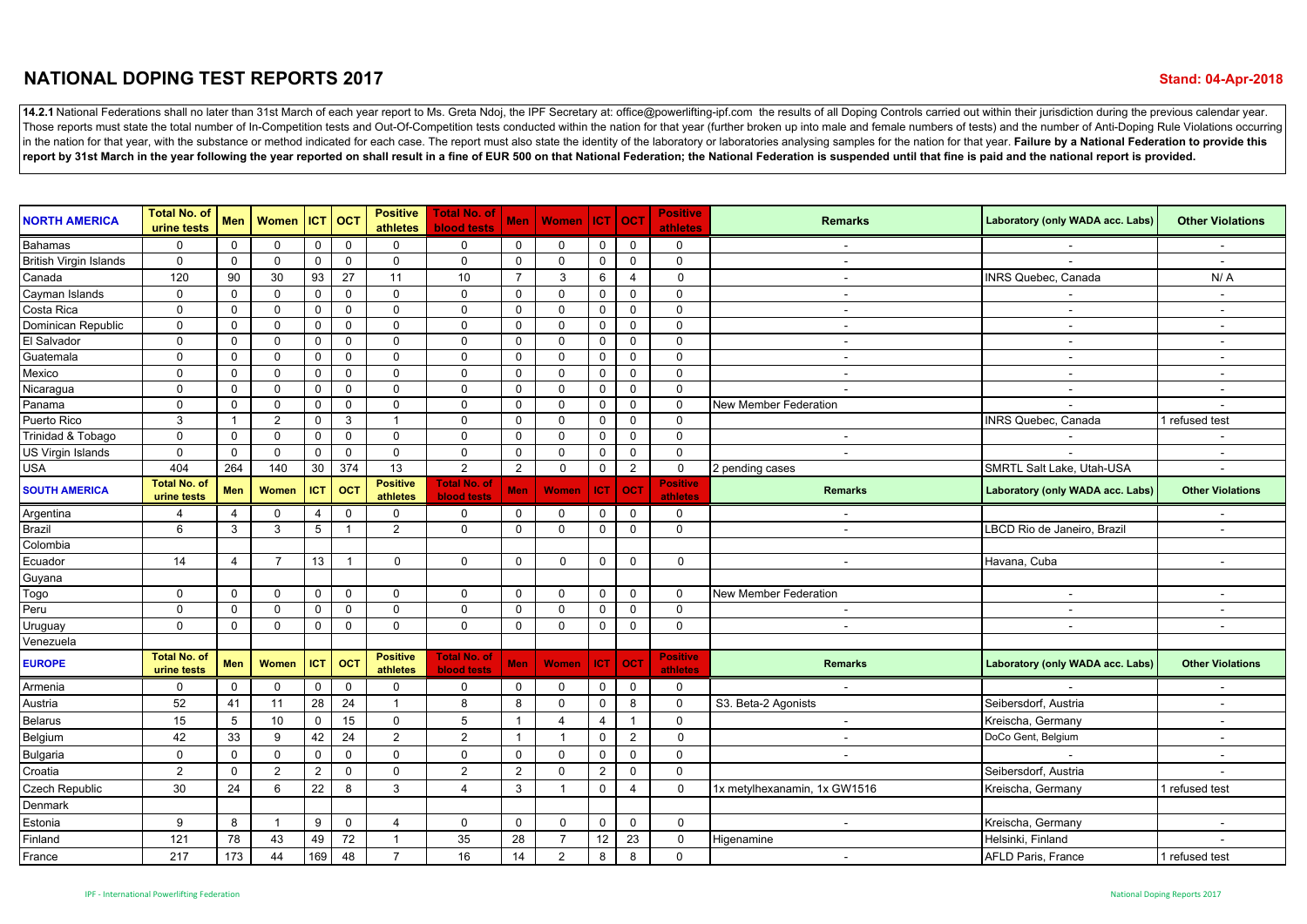| Georgia          | 0                                  | 0              | 0              | $\mathbf 0$    | $\mathbf 0$    | $\mathbf 0$                 | $\mathbf 0$                               | $\mathbf 0$    | 0              | $\mathbf 0$     | 0               | $\mathbf 0$                        | $\sim$                                                            |                                  | $\blacksquare$           |
|------------------|------------------------------------|----------------|----------------|----------------|----------------|-----------------------------|-------------------------------------------|----------------|----------------|-----------------|-----------------|------------------------------------|-------------------------------------------------------------------|----------------------------------|--------------------------|
| Germany          | 283                                | 211            | 72             | 235            | 48             | 10                          | 47                                        | 41             | 6              | 18              | 29              | $\mathbf{0}$                       | $\sim$                                                            | Cologne and Kreischa, Germany    | $\overline{\phantom{a}}$ |
| Great Britain    |                                    |                |                |                |                |                             |                                           |                |                |                 |                 |                                    |                                                                   |                                  |                          |
| Greece           | 0                                  | 0              | 0              | $\mathbf 0$    | $\mathbf 0$    | $\mathbf 0$                 | $\mathbf 0$                               | $\mathbf 0$    | 0              | $\mathbf 0$     | 0               | $\mathbf 0$                        |                                                                   |                                  | $\overline{\phantom{a}}$ |
| Hungary          | 28                                 | 21             | $\overline{7}$ | 22             | 6              | $\mathbf{1}$                | 6                                         | 4              | $\overline{2}$ | $\overline{4}$  | $\overline{2}$  | $\mathbf 0$                        | S4. Hormone and Metabolic Modulators                              | Seibersdorf, Austria             |                          |
| Iceland          | 6                                  | 4              | $\overline{2}$ | $\mathbf 0$    | 6              | $\mathbf 0$                 | $\mathbf 0$                               | $\mathbf 0$    | $\mathbf 0$    | $\mathbf 0$     | $\mathbf 0$     | $\mathbf 0$                        |                                                                   | Stockholm, Sweden                | $\overline{\phantom{a}}$ |
| Ireland          |                                    |                |                |                |                |                             |                                           |                |                |                 |                 |                                    |                                                                   |                                  |                          |
| Israel           |                                    |                |                |                |                |                             |                                           |                |                |                 |                 |                                    |                                                                   |                                  |                          |
| Italy            | 36                                 | 27             | 9              | 31             | 5              | $\overline{2}$              | $\Omega$                                  | $\mathbf 0$    | $\mathbf{0}$   | $\mathbf 0$     | 0               | $\mathbf 0$                        |                                                                   | DoCo Gent, Belgium               |                          |
| Latvia           | 14                                 | 10             | $\overline{4}$ | 12             | $\overline{2}$ | $\mathbf{1}$                | $\mathbf 0$                               | $\mathbf 0$    | 0              | $\mathbf 0$     | 0               | 0                                  | S4. Hormone and Metabolic Modulators                              | Kreischa, Germany                | $\overline{\phantom{a}}$ |
| Lithuania        | 23                                 | 19             | 4              | 22             | $\mathbf{1}$   | 3                           | $\mathbf 0$                               | $\mathbf 0$    | $\mathbf 0$    | $\mathbf 0$     | 0               | $\mathbf 0$                        | $\sim$                                                            | Warsaw, Poland                   | $\overline{\phantom{a}}$ |
| Luxembourg       | $\mathbf 0$                        | 0              | $\mathbf 0$    | $\mathbf 0$    | 0              | $\mathbf 0$                 | $\mathbf 0$                               | 0              | 0              | $\mathbf 0$     | 0               | 0                                  | $\sim$                                                            |                                  | $\sim$                   |
| Netherlands      | 48                                 | 30             | 18             | 48             | $\mathbf 0$    | $\mathbf{1}$                | $\mathbf 0$                               | $\mathbf 0$    | 0              | $\mathbf 0$     | 0               | $\mathbf 0$                        | 1 lifter is pending                                               | Cologne, Germany                 |                          |
| Norway           | 129                                | 97             | 32             | 21             | 108            | 3                           | 19                                        | 15             | 4              | $\mathbf 0$     | 19              | $\mathbf 0$                        | 1 TUE                                                             | Oslo, Norway                     | 2 refused tests          |
| Poland           | 32                                 | 25             | $\overline{7}$ | 12             | 20             | $\mathbf 0$                 | 12                                        | 10             | $\overline{2}$ | $6\phantom{.}6$ | 6               | $\mathbf 0$                        | $\overline{\phantom{a}}$                                          | Warsaw, Poland                   |                          |
| Romania          | 19                                 | 19             | $\mathbf 0$    | $\mathbf{3}$   | 16             | $\mathbf 0$                 | $\overline{7}$                            | $\overline{7}$ | 0              | $\mathbf 0$     | $\overline{7}$  | $\mathbf 0$                        | $\sim$                                                            | Bucharest, Romania               |                          |
| Russia           | 142                                |                |                |                |                | $\overline{2}$              |                                           |                |                |                 |                 |                                    | $\sim$                                                            | Cologne, Germany                 | I refused test           |
| Serbia           | $\mathbf 0$                        | 0              | $\mathbf 0$    | $\mathbf 0$    | $\mathbf 0$    | $\mathbf 0$                 | $\mathbf 0$                               | 0              | $\mathbf{0}$   | $\mathbf 0$     | 0               | $\mathbf 0$                        | $\sim$                                                            | $\sim$                           | $\blacksquare$           |
| Slovakia         | $\mathbf{1}$                       | 0              | $\mathbf{1}$   | 0              | 0              | $\mathbf 0$                 | $\mathbf 0$                               | $\mathbf 0$    | 0              | $\mathbf 0$     | 0               | 0                                  | $\sim$                                                            |                                  | $\overline{\phantom{a}}$ |
| Slovenia         | 3                                  | $\overline{c}$ | $\mathbf{1}$   | $\mathbf{3}$   | $\mathbf 0$    | $\mathbf 0$                 | $\mathbf 0$                               | $\mathbf 0$    | 0              | $\mathbf 0$     | 0               | $\mathbf 0$                        | $\sim$                                                            | Seibersdorf, Austria             | $\overline{\phantom{a}}$ |
| Spain            | $\Omega$                           | $\mathbf 0$    | $\mathbf 0$    | $\mathbf 0$    | $\mathbf 0$    | $\mathbf{0}$                | $\Omega$                                  | $\mathbf 0$    | $\mathbf{0}$   | $\mathbf 0$     | $\mathbf 0$     | $\mathbf 0$                        |                                                                   |                                  | $\blacksquare$           |
| Sweden           | 180                                | 116            | 64             | 61             | 119            | $\mathbf{1}$                | $\mathbf 0$                               | $\mathbf 0$    | $\mathbf 0$    | $\mathbf 0$     | 0               | 0                                  | Desoxymetyltestosterone                                           | Stockholm, Sweden                | $\overline{\phantom{a}}$ |
| Switzerland      | $\mathbf 0$                        | $\mathbf 0$    | 0              | $\mathbf 0$    | $\mathbf 0$    | $\mathbf 0$                 | $\mathbf 0$                               | $\mathbf 0$    | 0              | $\mathbf 0$     | 0               | $\mathbf 0$                        | $\sim$                                                            |                                  | $\overline{\phantom{a}}$ |
| Turkey           | $\mathbf 0$                        | 0              | $\mathbf 0$    | $\mathbf 0$    | $\mathbf 0$    | $\mathbf 0$                 | $\mathbf 0$                               | $\mathbf 0$    | 0              | $\mathbf 0$     | 0               | 0                                  | New Member Federation                                             |                                  | $\overline{\phantom{a}}$ |
|                  |                                    |                |                |                |                |                             |                                           |                |                |                 |                 |                                    |                                                                   |                                  |                          |
| Ukraine          | 80                                 | 58             | 22             | 34             | 46             | $\overline{4}$              | $\mathbf 0$                               | $\mathbf 0$    | 0              | $\mathbf 0$     | 0               | $\mathbf 0$                        | 2 x S1.1 Anabolic Agents, 1x S1.1A Exogenous AAS Cologne, Germany |                                  | $\blacksquare$           |
| <b>AFRICA</b>    | <b>Total No. of</b><br>urine tests | Men            | <b>Women</b>   | <b>ICT</b>     | <b>OCT</b>     | <b>Positive</b><br>athletes | Total No. of<br><b>blood tests</b>        | Men            | <b>Women</b>   | <b>ICT</b>      | <b>OCT</b>      | <b>Positive</b><br><b>athletes</b> | <b>Remarks</b>                                                    | Laboratory (only WADA acc. Labs) | <b>Other Violations</b>  |
| Algeria          |                                    |                |                |                |                | -1                          |                                           |                |                |                 |                 |                                    |                                                                   |                                  |                          |
| Cameroon         |                                    |                |                |                |                |                             |                                           |                |                |                 |                 |                                    |                                                                   |                                  |                          |
| Egypt            | $\overline{2}$                     | $\overline{1}$ | $\mathbf{1}$   | $\mathbf 0$    | 0              | $\mathbf{1}$                | $\mathbf{1}$                              | $\overline{1}$ | 0              | $\mathbf 0$     | 0               | 0                                  | $\overline{\phantom{a}}$                                          | Lausanne, Switzerland            |                          |
| Ghana            | $\mathbf 0$                        | 0              | 0              | $\mathbf 0$    | $\mathbf 0$    | $\mathbf 0$                 | $\mathbf 0$                               | 0              | 0              | $\mathbf 0$     | 0               | $\mathbf 0$                        |                                                                   | $\overline{\phantom{a}}$         | $\blacksquare$           |
| Gambia           | 0                                  | 0              | 0              | $\mathbf 0$    | $\mathbf 0$    | $\mathbf 0$                 | $\mathbf 0$                               | 0              | 0              | $\mathbf 0$     | 0               | $\Omega$                           | New Member Federation                                             | $\sim$                           | $\blacksquare$           |
| Ivory Cost       | $\mathbf 0$                        | 0              | $\mathbf 0$    | $\mathbf 0$    | $\mathbf 0$    | $\mathbf 0$                 | $\mathbf 0$                               | $\mathbf 0$    | 0              | $\mathbf 0$     | 0               | 0                                  | New Member Federation                                             | $\overline{\phantom{a}}$         | $\blacksquare$           |
| Libya            |                                    |                |                |                |                |                             |                                           |                |                |                 |                 |                                    |                                                                   |                                  |                          |
| Morocco          | $\mathbf{1}$                       | $\overline{1}$ | 0              | $\mathbf 0$    | $\overline{1}$ | $\mathbf 0$                 | $\mathbf 0$                               | $\mathbf 0$    | $\mathbf 0$    | $\mathbf 0$     | 0               | $\mathbf 0$                        |                                                                   | AFLD Paris, France               |                          |
| Namibia          | 0                                  | 0              | $\mathbf 0$    | $\mathbf 0$    | $\mathbf 0$    | $\mathbf 0$                 | $\mathbf 0$                               | $\mathbf 0$    | 0              | $\mathbf 0$     | 0               | 0                                  | New Member Federation                                             |                                  | $\overline{\phantom{a}}$ |
| South Africa     | 26                                 | 13             | 13             | $\overline{7}$ | 19             | $\overline{4}$              | $\mathbf 0$                               | 0              | 0              | $\mathbf 0$     | 0               | 0                                  | $\sim$                                                            | Gent, Belgium                    | $\blacksquare$           |
| Sierra Leone     |                                    |                |                |                |                |                             |                                           |                |                |                 |                 |                                    |                                                                   |                                  |                          |
| <b>ASIA</b>      | <b>Total No. of</b><br>urine tests | Men            | <b>Women</b>   | <b>ICT</b>     | OCT            | <b>Positive</b><br>athletes | <b>Total No. of</b><br><b>blood tests</b> | Men            | <b>Women</b>   |                 | $ $ ICT $ $ OCT | <b>Positive</b><br>athletes        | <b>Remarks</b>                                                    | Laboratory (only WADA acc. Labs) | <b>Other Violations</b>  |
| Afghanistan      |                                    |                |                |                |                |                             |                                           |                |                |                 |                 |                                    |                                                                   |                                  |                          |
| Chinese Taipei   | 5                                  | $\overline{2}$ | 3              | $\mathbf 0$    | $\sqrt{5}$     | $\mathbf 0$                 | $\mathbf 0$                               | $\mathbf 0$    | $\mathbf 0$    | $\overline{0}$  | 0               | $\mathbf 0$                        | $\overline{\phantom{a}}$                                          | Tokyo, Japan                     | $\overline{\phantom{a}}$ |
| Hong Kong, China | 9                                  | 9              | $\mathbf 0$    | $\overline{7}$ | $\overline{2}$ | $\mathbf 0$                 | $\mathbf 0$                               | $\mathbf 0$    | $\mathbf 0$    | $\mathsf 0$     | $\mathbf 0$     | $\mathbf 0$                        | $\sim$                                                            | New Delhi, India                 | $\blacksquare$           |
| India            | 30                                 | 20             | 10             | 30             | $\mathbf 0$    | 16                          | $\mathbf 0$                               | $\mathbf 0$    | $\mathbf 0$    | $\overline{0}$  | $\mathbf 0$     | $\mathbf 0$                        | $\sim$                                                            | New Delhi, India                 | $\blacksquare$           |
| Indonesia        | $\mathbf 0$                        | 0              | 0              | $\mathbf 0$    | $\mathbf 0$    | $\mathbf 0$                 | $\mathbf 0$                               | $\mathbf 0$    | 0              | $\mathbf{0}$    | $\mathbf 0$     | 0                                  | $\sim$                                                            | $\sim$                           | $\sim$                   |
| Iran             | 0                                  | 0              | 0              | $\mathbf 0$    | $\mathbf 0$    | $\mathbf 0$                 | $\mathbf 0$                               | $\mathbf 0$    | 0              | $\mathbf 0$     | $\mathbf 0$     | $\mathbf 0$                        | $\sim$                                                            | $\sim$                           | $\sim$                   |
| Iraq             | $\mathbf 0$                        | 0              | $\mathbf 0$    | 0              | $\mathbf 0$    | $\mathbf 0$                 | $\mathbf 0$                               | $\mathbf 0$    | $\mathbf 0$    | $\mathbf 0$     | 0               | $\mathbf 0$                        | $\sim$                                                            | $\sim$                           | $\blacksquare$           |